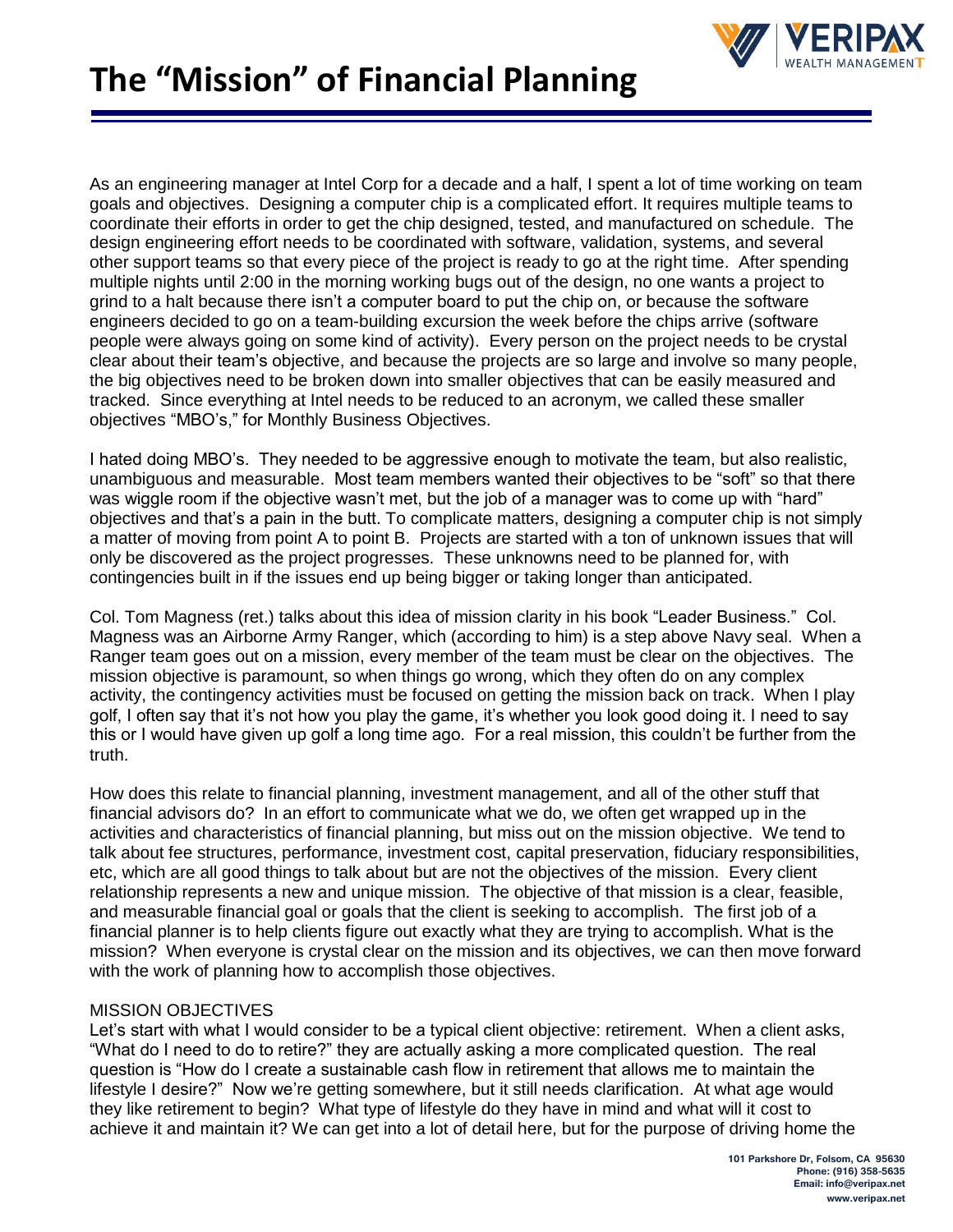point we can keep it pretty high-level. A financial plan that is focused on a client's ability to retire has a clear objective: developing a series of cash flows that is sufficient to maintain the client's desired lifestyle throughout retirement. The specific amount and timing of the cash flows will be unique to each client.

For discussion purposes, let's assume a client wants to retire at 65 and will need a household income of \$100,000. We will want to build in some level of annual income increases to offset inflation, and we may want to divide retirement spending into multiple segments to account for increased travel and "play" money in early retirement, a reduced amount in mid-retirement when the desire or ability for extended travel diminishes, and a further reduced amount in late retirement when spending patterns tend to shift again. After factoring in Social Security, pensions, and any other fixed cash flows we know about, and determining a level of investment income that can be sustained, we ultimately arrive at a "retirement number." A portfolio amount that must be achieved by age 65 to make the plan work. At this point the real planning can begin. We have a clear objective, which is the year-by-year cash flow needed to sustain the client's anticipated lifestyle and activities in retirement, and we have a defined investment goal (a specific number) that must be reached by age 65 (a specific timeframe) in order to meet that objective. Everyone involved now knows what needs to be accomplished. In other words, we have defined the mission. Notice that the mission makes no mention of beating the S&P 500, keeping investment costs to a minimum, preserving capital, etc. I can trounce the performance of the S&P 500, use nothing but Vanguard index funds, and crank the implementation through a roboadvisor to reduce fees, and still fall miserably short of the mission…because those things aren't the mission.

## PLANNING FOR MISTAKES

For a financial plan that will span multiple decades, it would be extremely rare for even a majority of the assumptions to be close to the predictions, much less all of the assumptions. Things will go wrong. A disability may affect the assumed savings rate while the client is still working. Inflation could rear its head. Long-term care needs may be higher than expected. And we know before starting the plan that investments do not return an "average" rate year after year. In fact, there are no guarantees the stock market will give us any particular return in the timeframe we need it to, even if we convince ourselves that the timeframe is "long-term." Given all this uncertainty, we need to plan for contingencies. In other words, we need to play defense. To protect the mission we need to protect capital, so defensive planning may take the form of Long-Term Care insurance, or life insurance, or inflation hedging. All of these things cost money, so optimizing a plan for the lowest possible cost could very well end up putting the mission in danger. Playing defense is not the exciting part of financial planning, which is why so much emphasis is put on investment performance, and yet an improper defense can make it almost impossible to accomplish the mission if one of these risks ends up coming to fruition.

## RISK-MANAGED OFFENSE

If protecting capital in the face of "life event" risk is playing defense, then investing can be considered the offense. However, risk management still needs to be taken into consideration during the offensive part of a plan. To shift to a football analogy, not every offensive play a football team runs is necessarily targeting the end zone. Sometimes, in fact most times, the main objective of the play is to get a first down. If, in the course of trying to advance the ball to the next incremental milestone (a first down) there is an opportunity to score a touchdown, the players will take it, but most of the plays are designed to advance the ball and simply get closer to the ultimate objective of scoring a touchdown. One of the worst things that can happen is to lose yardage and move further away from the goal.

All of this holds true when it comes to investing. If we have properly quantified the financial objectives, which for the purpose of this discussion is retirement, then we can derive the average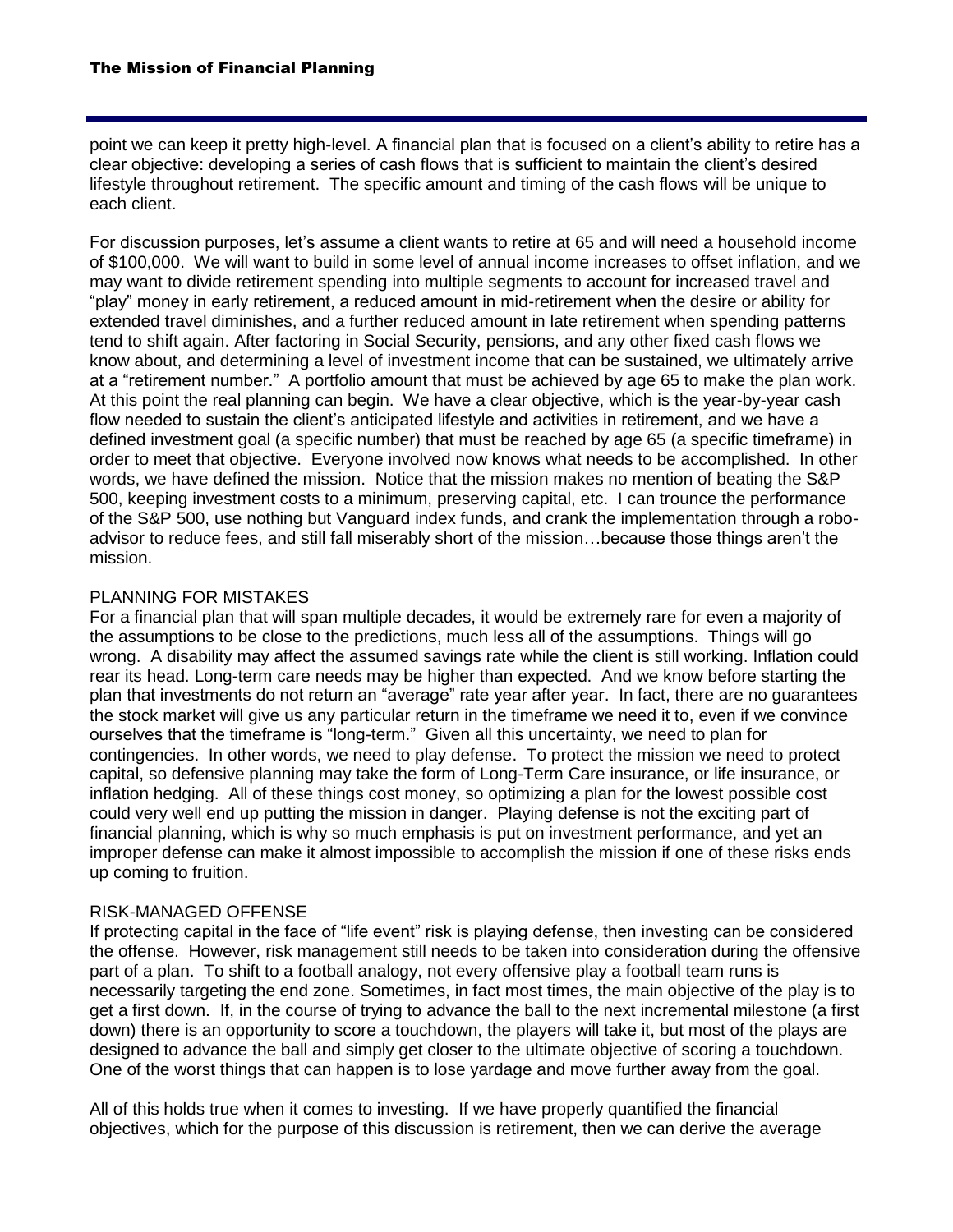annual rate of return required to accomplish the objective. From an accumulation standpoint, we know where we need to be and when we need to be there, so it's very straightforward to calculate the required average rate of return that is necessary to accomplish the objective. This is the goal of financial planning and investment management. We tend to get caught up too often in things that are not the actual objective. Beating the performance of the S&P 500, or finding the lowest-cost investment products. These can be made to sound compelling, and they may even be part of the mission, but they are not the mission. The mission is to meet or beat the required average rate of return with the highest probability of success. To do this, we need to ignore the competitive aspects of investing. We need to take appropriate risks while being careful to never give up too much "yardage." And we need to focus on high-value investments as opposed to just low-cost investments.

## OUR APPROACH

There are many investment strategies to choose from, and advisors can argue all day long about which one is best. When debating different investment styles, most people tend to use past performance, often with carefully-chosen starting and ending points, as a "proof" for their argument. The weakness in looking at past results is that it doesn't take risk into account. Risk is only forwardlooking. It deals with events and situations that haven't happened yet. When looking backward at results, we only see the circumstances that did happen and we don't see the risk it took to get those results. There are plenty of studies available "proving" that low-cost index investing is the best approach, but low-cost investments also tend to be the least risk-managed investments. Likewise, there is always a discussion going on about whether this or that investment can "beat the S&P 500," but this implies a competition. For a retirement objective, the mission is not to outperform the S&P 500 or hold the cheapest investments possible. It's to achieve the required average rate of return with the least risk possible.

This mission-focus has led us to adopt a "personal endowment" strategy. A typical endowment strategy (think of Yale or Harvard or Stanford) is designed to accomplish the mission of meeting scholarship obligations each year. The personal endowment strategy is designed to accomplish the mission of meeting or beating the required rate of return to arrive at your retirement number, and then to provide a cash flow to meet your living expenses. Whether it's personal or institutional, the endowment's goal is a defined, measurable objective that needs to be met whether the stock or bond market cooperates or not. The stock market doesn't care about your mission and certainly not about your timeframe.

What differentiates an endowment model from a more typical portfolio is the number of diverse asset classes. The Harvard endowment does not run a 60/40 portfolio of Vanguard funds. A typical endowment uses stocks and bonds as individual sleeves of the portfolio, in addition to absolute return, private equity, natural resources, emerging market or private debt, real estate, etc. Within these diverse asset classes are investments that hedge the downside and reduce risk beyond just noncorrelation. The same is true for the personal endowment. Is it more complex than a 60/40 mix of index funds and investment-grade bonds? Absolutely. But if we consider ourselves to be "investment professionals" it would seem reasonable that we can handle some complexity. This is where a highvalue orientation comes into play. Complexity for complexity's sake doesn't help anything, but if I get a high value from an investment with downside protection, or perhaps leveraged upside, then the added complexity and associated cost is worth it.

There is a downside to every strategy, and that is no different for a personal endowment. The downside is that an endowment portfolio will always under-perform its best-performing asset class. That's not a big deal if the best asset class is private debt or some other obscure investment. But when the best asset class is U.S equities, suddenly the ability of the portfolio to reliability accomplish its mission takes a back seat to investment competition. Some investors will become worried that they